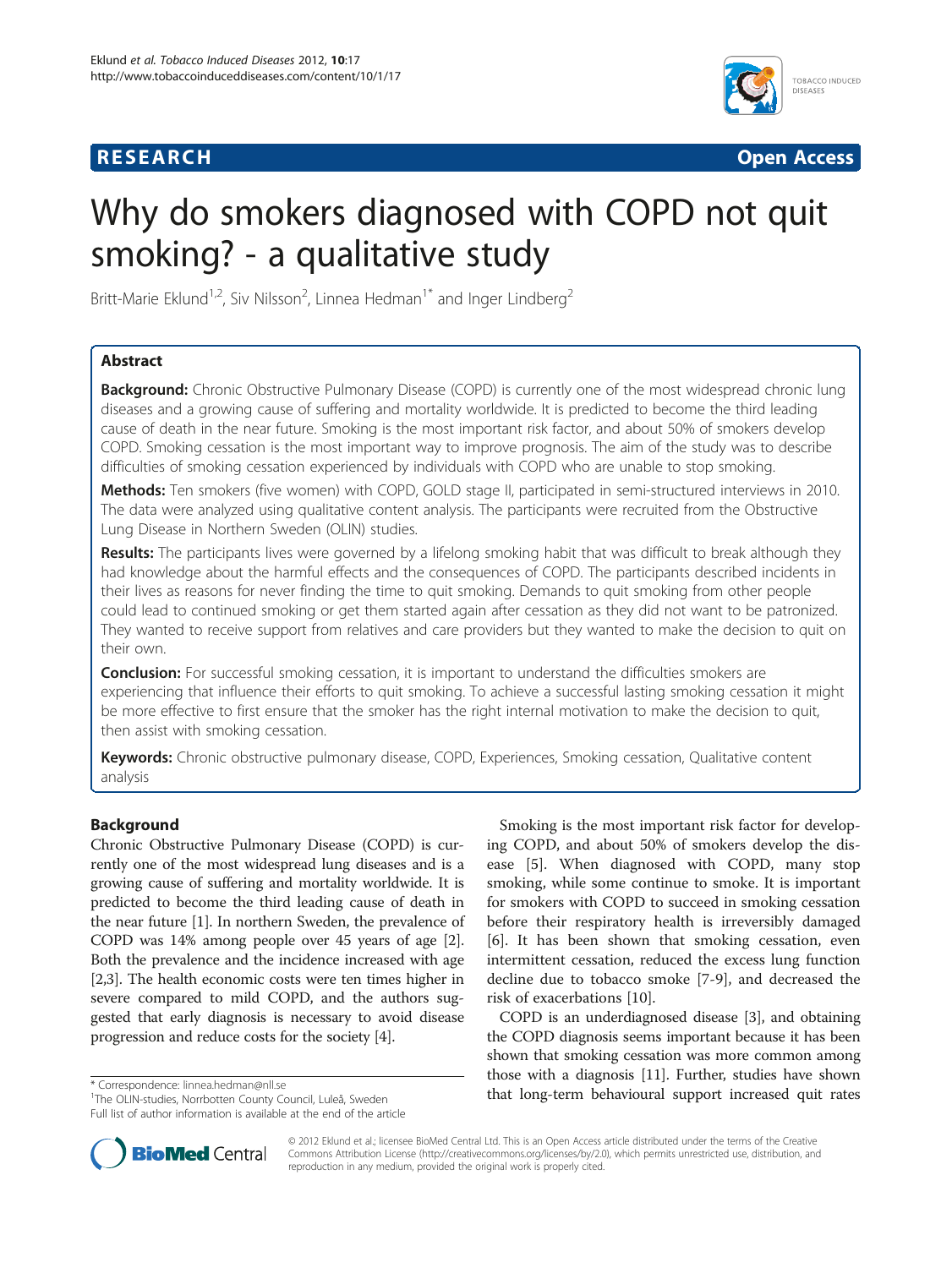[[12](#page-6-0)], and that smoking cessation may be more effective when counselling and pharmacological treatments were combined [\[13\]](#page-6-0). However, smoking cessation can be difficult to achieve, especially among those with higher nicotine dependence [\[14,15](#page-6-0)]. Even after receiving smoking cessation support, COPD patients may not be able to quit smoking [\[16](#page-6-0)]. In order to understand why individuals diagnosed with COPD continue to smoke, qualitative studies are required, but very few have been published. One available study showed that having respiratory symptoms was not reason enough to quit, as many of the smokers felt alienated and unworthy of smoking cessation support as they regarded their disease as self-inflicted [[17](#page-6-0)]. The aim of the present study was to describe the difficulties experienced by individuals diagnosed with moderate COPD who are unable to stop smoking.

# Methods

# Study population

A purposive sample of participants in an ongoing case– control study of COPD within the OLIN (Obstructive Lung Diseases in Northern Sweden) studies [[18\]](#page-6-0) was invited to participate in a qualitative study using semistructured interviews in 2010. The participants were selected according to the following inclusion criteria: 50–60 years of age; diagnosed with moderate COPD, i.e., Global Initiative for Chronic Obstructive Lung Disease (GOLD) stage II, with a  $FEV<sub>1</sub>$  (forced expiratory volume) of 50-79% of the expected normal value; have respiratory symptoms including cough and excessive production of phlegm; currently smoking; and to cognitively be able to participate in an interview. A research nurse at the OLIN studies selected 15 participants who fulfilled the criteria and written information about the study was sent by mail. The first five men and five women who responded to the enquiry and gave informed consent were included in the study. One of the researchers (BME) contacted them by telephone and made an appointment for the interview. The study was approved by the ethics committee at Luleå University of Technology.

#### Data collection

An interview guide was created by the authors in order to ensure that certain topics regarding smoking cessation was covered (Table 1). The interviews lasted 30–45 minutes, were tape-recorded, and were transcribed by two of the authors (BME and SN). All the interviews were performed at a health care center near the participant's home according to the patients' request. The participants were informed that they could withdraw from the study at any time.

#### Data analysis

Qualitative content analysis was used to analyse the data [[19\]](#page-6-0). Analysis of the transcribed interview text was conducted in a stepwise manner. First the text was read and divided into meaning units related to the aim, then the units were condensed and coded. Based on the codes' differences and similarities, they were sorted into subcategories and categories, i.e. the manifest content. The underlying meaning of the interviews was formulated into themes, i.e. the latent content. Several measures to achieve trustworthiness were applied [\[19,20\]](#page-6-0). For instance, the transcribed interviews were read several times during the process of analysis so that the context of the data would not be lost and to secure that the data were placed under the right category. During collection and analysis of the data, the researchers had an open

Table 1 Interview guide for semi-structured interviews about smoking cessation among smokers with chronic obstructive pulmonary disease

| <b>Main questions</b>                                                                                         | Follow-up questions             |
|---------------------------------------------------------------------------------------------------------------|---------------------------------|
| How long have you been smoking?                                                                               |                                 |
| What information did you receive about the benefits of quitting<br>smoking when you were diagnosed with COPD? |                                 |
| Have you ever tried to quit smoking before you were diagnosed with COPD?                                      | Why did it not work?            |
| Have you ever tried to quit smoking after you have been diagnosed with COPD?                                  | Why did it not work?            |
| If you tried to quit smoking, did you use any aids?                                                           |                                 |
| What are the reasons why you continue to smoke?                                                               |                                 |
| What would help you quit smoking?                                                                             |                                 |
| What support would you like to receive if you decided to quit smoking?                                        |                                 |
|                                                                                                               | Can you tell me more?           |
|                                                                                                               | Can you please clarify?         |
|                                                                                                               | Can you give an example?        |
|                                                                                                               | Can you describe what you mean? |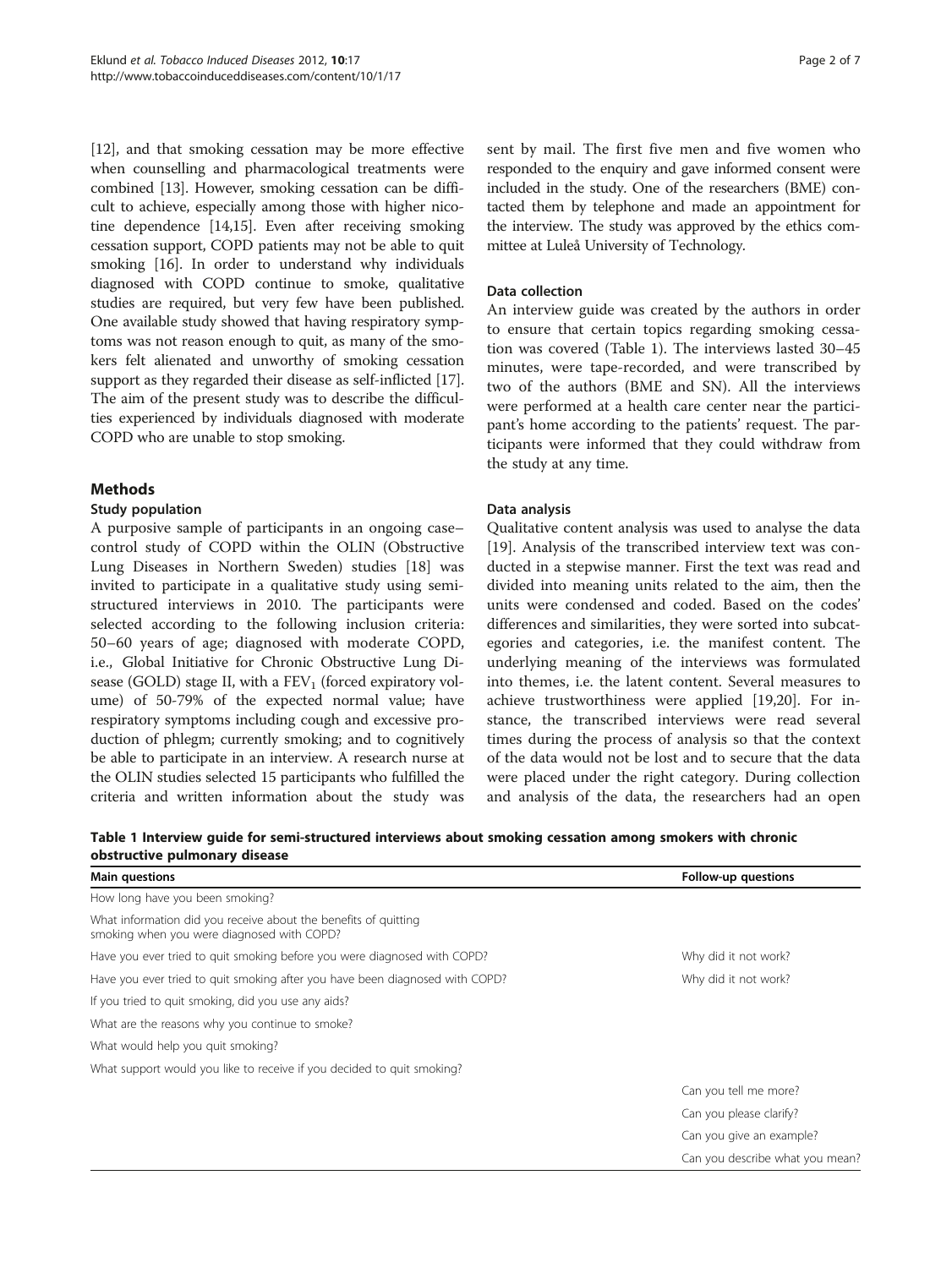dialogue and many steps back and forth were taken between the interview texts and the analysis. In order to increase credibility, quotes from the interviews were presented in the results.

# Results

The interview text was analyzed using qualitative content analysis and resulted in two themes and five categories (Table 2). Quotations from the participants are integrated in the text below in order to emphasize the content.

# Theme 1. Life is governed by a long smoking history that is difficult to break

This theme describes the difficulty of breaking a habitual behavior. Different circumstances and habits affected the participants' ability to find an appropriate time to stop smoking. Smoking was associated with specific events and feelings that gave positive as well as negative experiences, which made it even more difficult to quit smoking.

#### Breaking a lifelong pattern is very difficult

The participants had begun smoking when they were 12 to 13 years old. Most of them saw a connection between smoking and their life patterns. Smoking was perceived to give pleasure which was strongly associated with specific situations, such as smoking during meals, and coffee or alcohol intake. Such pleasure was a positive experience in their life, and it was an very difficult habit to break. Some of the participants described that smoking was a reward in life, for instance, after hard work. Half of the participants described that the cigarette was a companion and dear friend, even best friend, and a part of their community. The habit of holding something between the fingers made them light a cigarette even though there was no craving to smoke.

"It's in the morning with coffee... the first two cigarettes... That's great."

#### It is never the right time in life to stop

The participants described incidents in their lives as reasons for never finding the time to focus on smoking cessation. Their hectic everyday life led to continued smoking, although smoking was not always something they longed to do. Some participants felt that the cigarette was comforting and suppressed worries. Other participants felt that the stress associated with the illness or death of a relative justified that they could not stop smoking, and so the occasion to quit was postponed.

"First my sister-in-law died, four weeks later my husband died, and four months later my dad died."

Although the participants realized the benefits of quitting smoking, they expected life without smoking to be ascetic. The participants had often thought about giving up smoking but always as something to be done in the future; now is not the right time.

"we discuss, my brother, my sister and her daughter to agree on a date when we must ... but all slip on that ... on date ... we'll see."

Some of the participants had stopped smoking but had experienced weight gain, which led them to start smoking again.

"Yes, I'm just saying if I would not put on extra weight then I would certainly make an effort to try to quit, but it's the weight I'm afraid of."

Other reasons that were given for not quitting were the risks of dizziness, hypotension, or depression.

#### Plans to stop do not lead to results

Several of the participants expressed that the reason why it was impossible to quit smoking was "all in the brain."

Table 2 Results of qualitative content analyses presented as themes and categories

| <b>Themes</b>                                                         | <b>Categories</b>                                      |
|-----------------------------------------------------------------------|--------------------------------------------------------|
| Life is governed by a long smoking history that is difficult to break | - Breaking a lifelong pattern is very difficult        |
|                                                                       | - It is never the right time in life to stop           |
|                                                                       | - Plans to stop do not lead to results                 |
| Being aware and enlightened and having a need for autonomy            | - Being aware of the consequences of continued smoking |
|                                                                       | - To receive help and support without being patronized |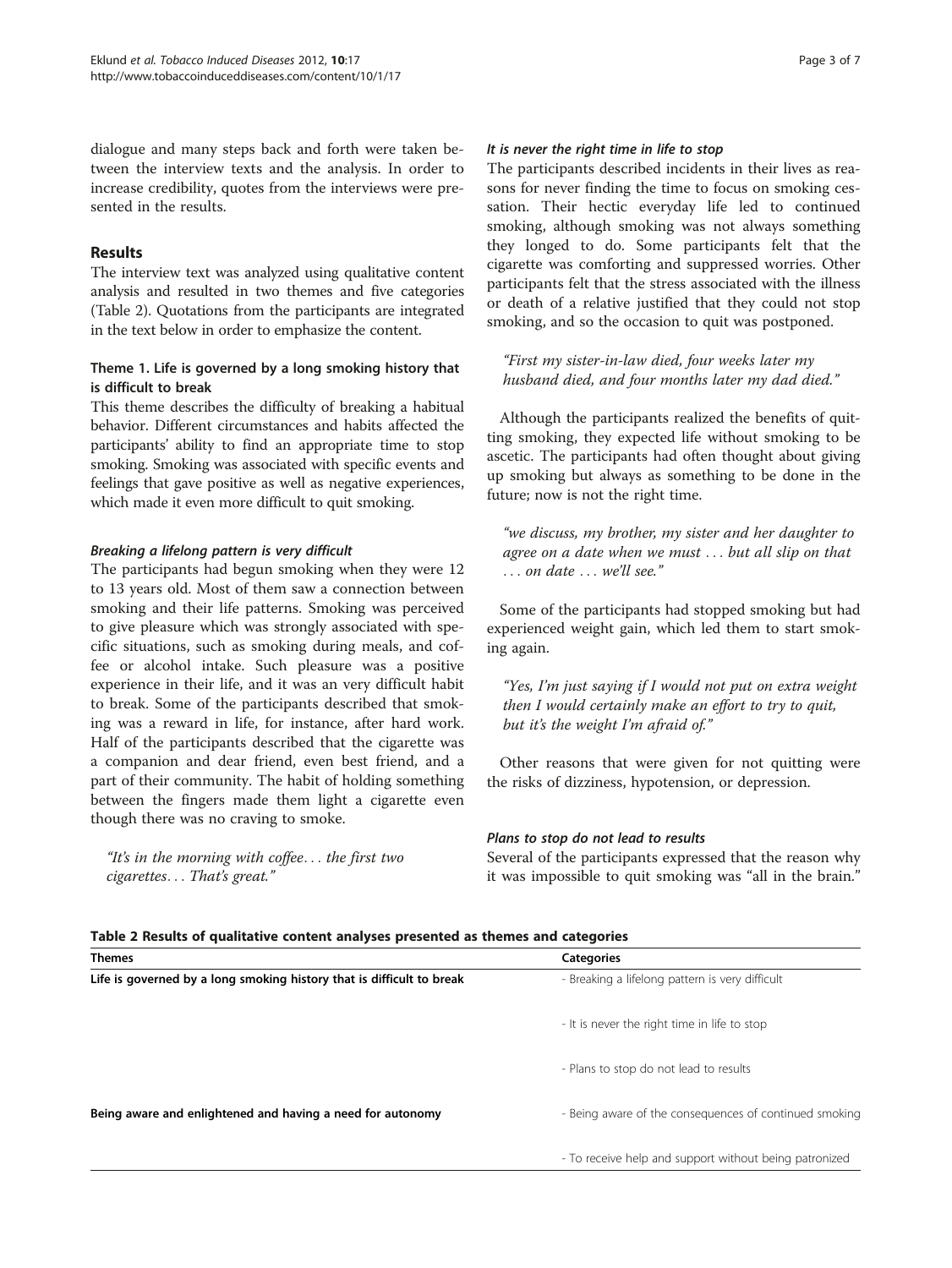They had a hard time explaining what they really meant by this, one participant said:

# "Perhaps one has to get lobotomized ... it is in the brain.'

Some of the participants seemed to have control over most things in their life, except smoking. They considered their being addicted to the cigarette as a scourge, which led to their plans to stop smoking never becoming realized. The participants realized that it was necessary to have the motivation to quit smoking, but such motivation was missing, and their plans to quit did not lead to any results.

"I would like to have a verdict ... if you don't stop smoking, you will die now or in a year ... a slap in the face."

Having close relatives with poor lung capacity and the knowledge that smoking is connected with high costs, impaired physical condition, or even death increased their motivation to quit, but even these were not enough. Half of the participants had decreased their smoking but had not been able to stop completely.

"So I have smoked, perhaps twenty cigarettes a day earlier and now maybe four ... so I've reduced it over a long time, so to speak."

Some of them believed that it is easy to refrain from smoking when being in specific environments, doing specific chores, or in areas where smoking is forbidden. It was important to remove distractions, to be in control, and to have peace and quiet. Furthermore, while there were positive factors that contributed to a smoking cessation plan, such as if nobody was smoking in their environment, if cigarettes were not available, various activities, travel, and exercise, plans to quit entirely were never accomplished.

"One day, I will make the decision ... but it has been that way for many years ... in terms of reasoning, and darn it . . .I am still smoking."

# Theme 2. Being aware and enlightened and having a need for autonomy

This theme describes an awareness of the risks of smoking and the consequences of COPD. It was difficult to deal with the surrounding demands of smoking cessation since the decisions had to be taken independently in order to keep their autonomy. Support should be given after the individual has made his or her own decision.

#### Being aware of the consequences of continued smoking

The participants were aware of the consequences of continued smoking and had knowledge of COPD. They knew that people with the disease never regained their health but that the progression of the disease halted after smoking cessation. The annual lung function test performed within their participation in the OLIN studies showed the extent of the disease. For some participants, it was a good help to start thinking about quitting, while others felt that it was not important. For a number of participants, the lung function test showed beyond all doubt that they needed to make the decision to quit smoking.

"To get information about lung function impairment ... that's when one got the feeling ... now I really have to fix it."

"My father-in-law has lung cancer and is dying, and my mom had COPD and had no good days at the end of her life ... so I know what it's like ... for no use."

#### To receive help and support without being patronized

Some participants wanted help in the same way that alcoholics were given help, such as through a twelvestep program. Other participants said that support was needed after setbacks.

"That one would get support because there will be a big downfall and especially if there is any adversity that I run into...then you feel like... No, I do not give a damn."

The best support was found among relatives. It was easier to be open and talk to their loved ones because of the close relation. Several of the participants felt that it would be easier to quit smoking if their smoking relatives also thought about quitting.

# "I probably have the best support among my friends ... I think so anyhow."

The participants wanted help and support, but they did not want to be patronized. The participants experienced demands about smoking cessation, in some cases daily, from spouses, family, friends, employers, and physicians. Nagging from people in their environment could lead to continued smoking or get them started again after smoking cessation.

"When they say...shouldn't you stop smoking?... never... just because they say so...one thinks never."

Quitting smoking was a personal choice, and therefore it was the person who decided when or if smoking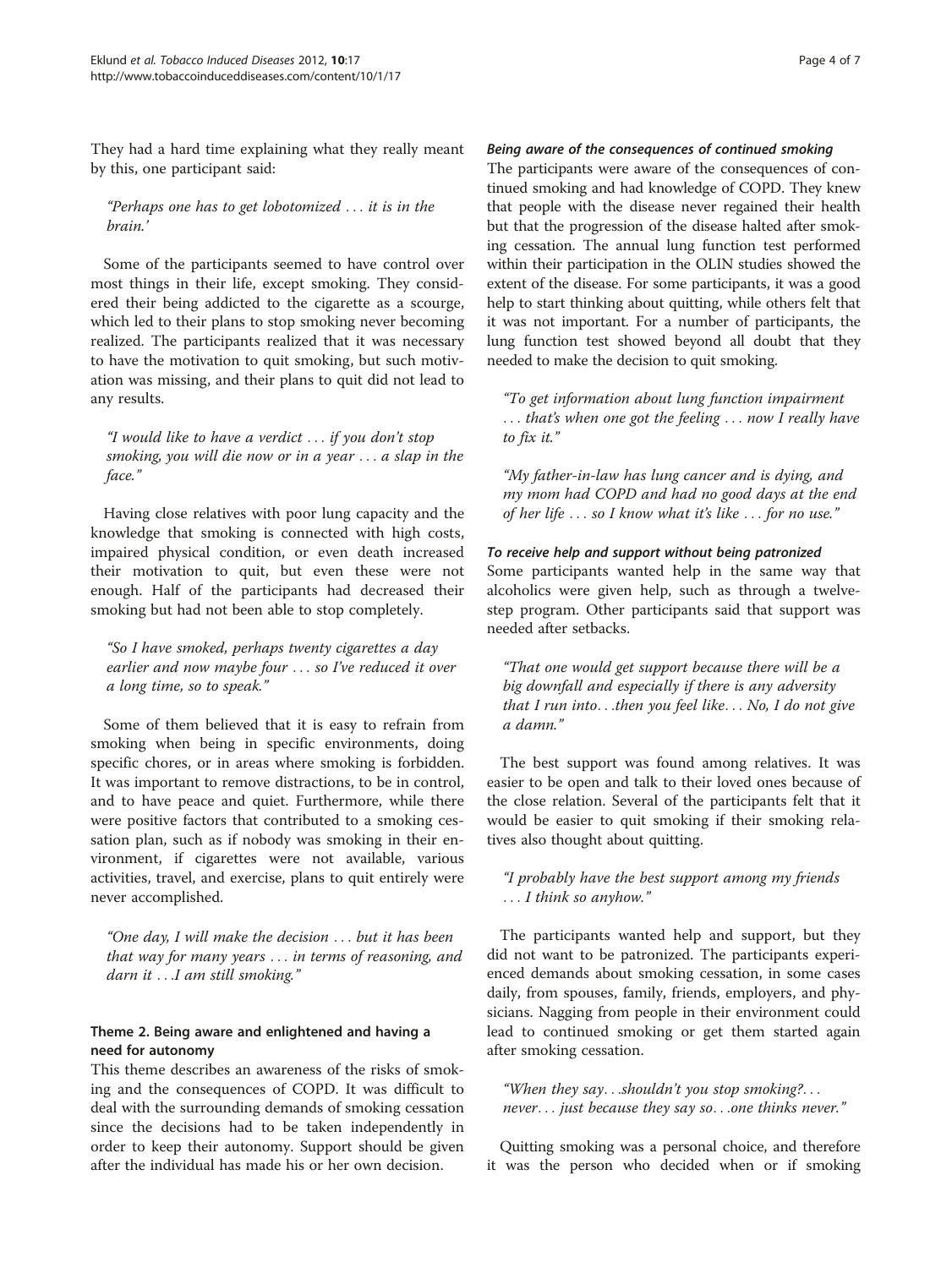cessation would happen. Some of the participants experienced having people in their environment who were ignorant of their situation. Telling someone about their situation could result in experiencing pressure to quit, so the participants had not informed anyone about quitting smoking.

"Then I think to myself ... this is none of your business ... it's my own choice."

Participants described that while smoking was previously fully accepted and considered fashionable, nowadays it is no longer so. In fact, smoking can be considered as a weakness, and being a smoker can be regarded as bad as being an alcoholic. Smoking was considered shameful since the act is prohibited in public places in Sweden.

"That in recent years I have felt myself being chased by a blowtorch,and the kids think we are totally worthless because we smoke."

Almost all the participants had tried smoking cessation drugs of various kinds. Their experiences with treatments were both positive and negative. Several of the participants said they had experienced side effects that made them cancel the treatment.

"I've tried to use plasters  $\dots$  and then I felt  $\dots$  that I became dizzy ... dizzy."

Some participants used snus (Swedish moist ground tobacco placed under the upper lip) as a substitute for cigarettes. Several participants had experienced temporary help from drugs. Some had been involved in smoking cessation groups at the medical center, but they did not think that group meetings were helpful because all the participants in the group had not decided to quit smoking. Furthermore, one participant who had attempted smoking cessation said that it was easier to refrain from smoking as long as he was involved in the weaning group. In earlier attempts to quit, several participants had not used any aids. Almost all the participants were critical of the information and support they had gotten from health care professionals.

# **Discussion**

Smoking cessation is the most important intervention to reduce the risk for cardiovascular and respiratory diseases [[6\]](#page-6-0), especially COPD. While most individuals understand the benefits of smoking cessation and many who are diagnosed with COPD quit smoking, some continue to smoke. In order to understand why individuals diagnosed with COPD continue to smoke, qualitative

studies are required. The purpose of the present study was to describe the difficulties of smoking cessation experienced by individuals diagnosed with moderate COPD who had been unable to stop smoking. We have shown that the participants had a long habit of smoking; they had begun smoking when they were between 12 and 13 years old. The participants' lives were governed by a lifelong smoking habit that was difficult to break although they had knowledge about the harmful effects of smoking. The participants described incidents in their lives as reasons for never finding the time to focus on smoking cessation. Motivation and support are needed after the smoker has made the decision to quit. Those participants who hesitated to make the decision also felt critical of the information and support that were provided. Support should be given after the individual has made his or her own decision. The person's autonomy must be ensured, and respect for his or her sovereignty must be given.

Because nicotine dependence is a strong addiction and smoking is related to a feeling of pleasure, smoking often becomes a lifelong habit. It has been reported that already at a young age, 14–17 years, smokers experience a strong urge to smoke [\[21\]](#page-6-0). Similar to the experiences described by the participants in the present study, smoking initiation at a young age has been shown to be related to a lifelong dependence on nicotine [\[22\]](#page-6-0). The feeling of pleasure whenever they smoked was described as a positive experience in their lives. This finding is supported by other studies that have shown that smokers often smoked after a meal, when they had coffee, during a break, while drinking alcohol, and when socializing with other people such as co-workers [[23](#page-6-0)]. Besides the feeling of pleasure, another factor that made the participants want to smoke more was stress and pressure at work, which is in accordance with a study by Kouvonen et al. [[24\]](#page-6-0).

The participants in the present study had plans to quit smoking, but these had not been actualized. Other stressful situations in life, such as having ill relatives, occasions of death in the family, or depression, were some of the reasons that led to difficulties in finding the right time to quit smoking. As in other studies [\[25](#page-6-0)], weight gain was another reason to start smoking again after cessation for some of the participants. This was not a surprising result since most smokers know that nicotine dependence is a strong addiction and that smoking cessation entails substantial behavior modification that requires a huge effort. Therefore, the decision to quit smoking is postponed. Both the reasons for not quitting, and the reasons leading up to the decision to quit smoking, vary among individuals. Health care professionals should be aware of and take these individualities, as well as the smokers' motivation to quit, into account in providing smoking cessation support [[26\]](#page-6-0). Further, it is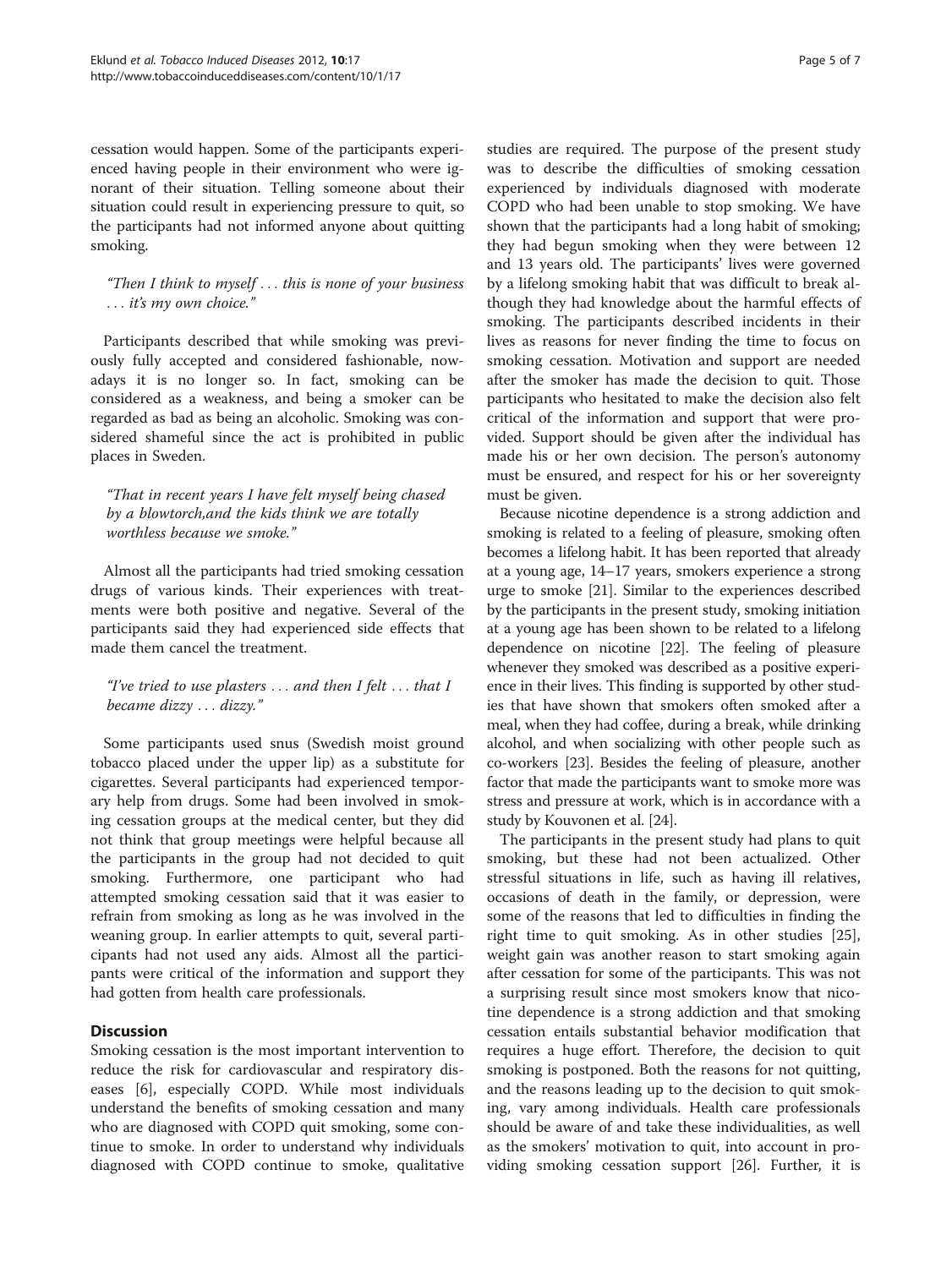<span id="page-5-0"></span>important to understand that smoking cessation is not a single problem to be solved; support regarding other circumstances in the smoker's life, such as weight gain, stress, and depression, should also be included in order to achieve successful smoking cessation. It has been shown that persons with COPD are more likely to develop depression and anxiety [\[27,28](#page-6-0)]. Several of our participants described that they began to smoke again after smoking cessation because of depression, which is in accordance with other studies [\[29,30](#page-6-0)].

The participants were aware of the consequences of continued smoking. Some wished to continually receive information about their decreasing lung function or even get a verdict on whether they would die if they continued to smoke. While some studies have shown that worries about future health problems motivated smokers to achieve smoking cessation [\[31,32](#page-6-0)], another study showed that having unpleasant respiratory symptoms were not enough [\[17](#page-6-0)]. The chart by Fletcher et al. [\[8](#page-6-0)] can be used to make decreases in lung function apparent and thereby motivate smokers to quit at an earlier age. However, some smokers find the available smoking cessation support and information insignificant. One study showed that half of the smokers quit spontaneously without any support or planning [[33\]](#page-6-0). All the participants in the present study had been informed about the available support from the health care system, but not all had used it. In another study, smokers described that they were not interested in joining support groups because they expected these to be ineffective [\[34\]](#page-6-0). This is in contrast to the finding in the present study that while the participants did not want support before they have made the decision to quit, they wanted support after they have decided to quit. The participants in the present study described that friends and relatives expressed their wish for them to stop smoking, but this had the opposite result. It is thus important that smokers maintain their autonomy; no one can make the decision to quit smoking for them. May et al. reported that in the long term, personal factors, such as self-confidence and nicotine dependence, play a stronger role in successful smoking cessation than social support [\[35\]](#page-6-0). The important issue for successful smoking cessation seems to be the understanding of individual differences. Health professionals involved in smoking cessation support should recognize the individual smoker in his or her full life situation and adapt the support thereafter.

The strength of this study design is the possibility to give a further understanding of why individuals with COPD continue to smoke, which would not be possible in a quantitative study. One limitation of the study could be the sample size as more participants might have yielded a different result. However, there are no rules for sample size in qualitative research, but six to eight participants can be sufficient when the sample are a homogenous group [\[36](#page-6-0)]. In the present study, the participants were selected homogenously based on age, COPD diagnosis and severity, respiratory symptoms and smoking status. Further, the sample should be based on informational needs and data saturation [[37](#page-6-0)]. The interviews in the present study provided rich and deep content, and although the small sample size does not allow generalization, the results can be transferred to other settings and be useful for health care personnel involved in smoking cessation work. The interviews were performed at a health care center, which might have made the participants feel uncomfortable. However, the participants were asked if they wanted to be interviewed at home, but none wanted to.

In conclusion, the participants' lives were governed by a lifelong smoking habit that was difficult to break although they had knowledge about the harmful effects of smoking. Plans to quit were never actualized despite being diagnosed with COPD. The smokers described incidents in their lives as reasons for never finding the time to focus on smoking cessation. In order to help smokers with COPD to quit smoking, health professionals involved in smoking cessation support should recognize individual smokers in their full life situation and adapt the support thereafter. To achieve a successful lasting smoking cessation it might be more effective to first ensure that the smoker has the right internal motivation to make the decision to quit, then assist with smoking cessation.

#### Competing interest

None of the authors have any conflict of interest to disclose.

#### Authors' contributions

BME designed the study, collected and analyzed data, and drafted the manuscript. SN designed the study, analyzed data and helped to draft the manuscript. LH drafted the manuscript. IL designed the study and helped to draft the manuscript. All authors approved the final manuscript.

#### Acknowledgements

The authors would like to thank Eva Rönmark, Associate professor, and Head of the OLIN studies for supporting this study. This study received funding from The Swedish Society of Asthma and Allergy Nursing and the Swedish Hearth- Lung Foundation. Neither of the funders were involved in the execution of the study.

#### Author details

<sup>1</sup>The OLIN-studies, Norrbotten County Council, Luleå, Sweden. <sup>2</sup>Department of Health Science, Luleå University of Technology, Luleå, Sweden.

#### Received: 29 August 2012 Accepted: 15 October 2012 Published: 22 October 2012

#### References

- 1. Global Strategy for the Diagnosis, Management and Prevention of COPD: Global Initiative for Chronic Obstructive Lung Disease (GOLD).; 2011. Available from: [http://www.goldcopd.org/.](http://www.goldcopd.org/) Accessed september 2012.
- 2. Lindberg A, Jonsson AC, Rönmark E, Lundgren R, Larsson LG, Lundbäck B: Ten-year cumulative incidence of COPD and risk factors for incident disease in a symptomatic cohort. Chest 2005, 127:1544–52.